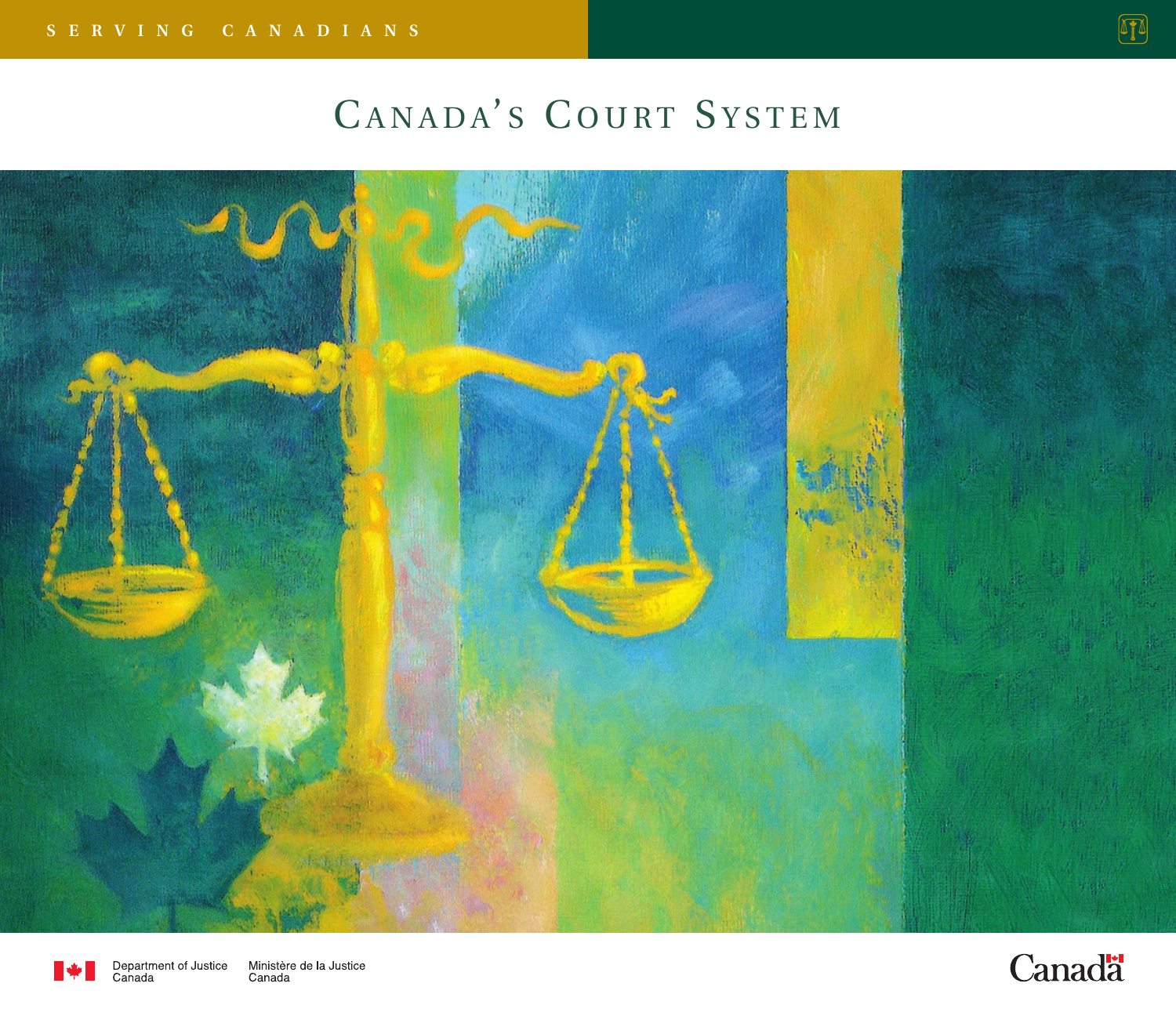Information contained in this publication or product may be reproduced, in part or in whole, and by any means, for personal or public non-commercial purposes, without charge or further permission, unless otherwise specified.

You are asked to:

- exercise due diligence in ensuring the accuracy of the materials reproduced;
- indicate both the complete title of the materials reproduced, as well as the author organization; and
- indicate that the reproduction is a copy of an official work that is published by the Government of Canada and that the reproduction has not been produced in affiliation with or with the endorsement of the Government of Canada.

Commercial reproduction and distribution is prohibited except with written permission from the Department of Justice Canada. For more information, please contact the Department of Justice Canada at: www.justice.gc.ca.

©Her Majesty the Queen in Right of Canada, represented by the Minister of Justice and Attorney General of Canada, 2015

ISBN 978-1-100-25575-0

Cat. No J2-128/2015E-PDF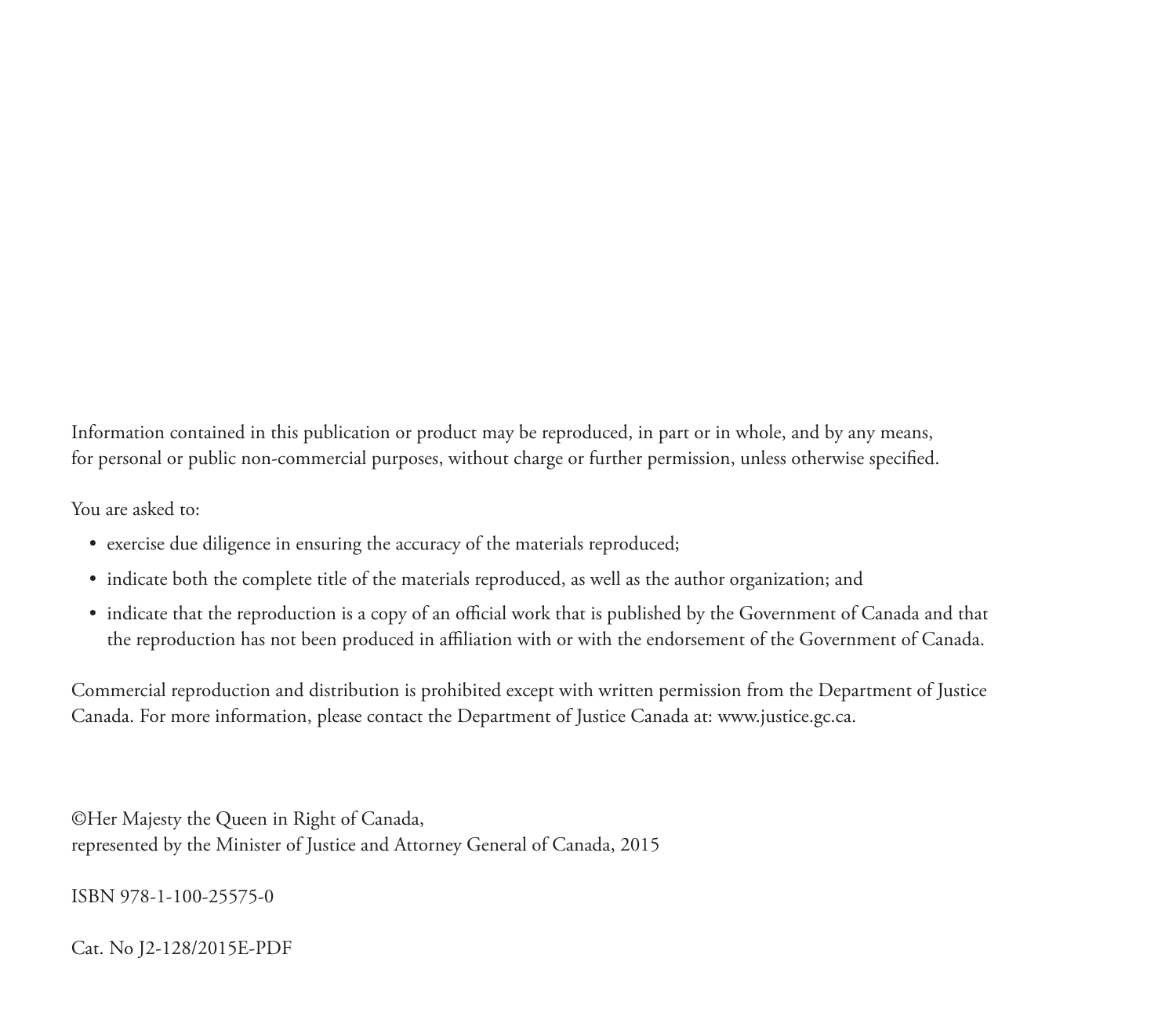

# CANADA'S COURT SYSTEM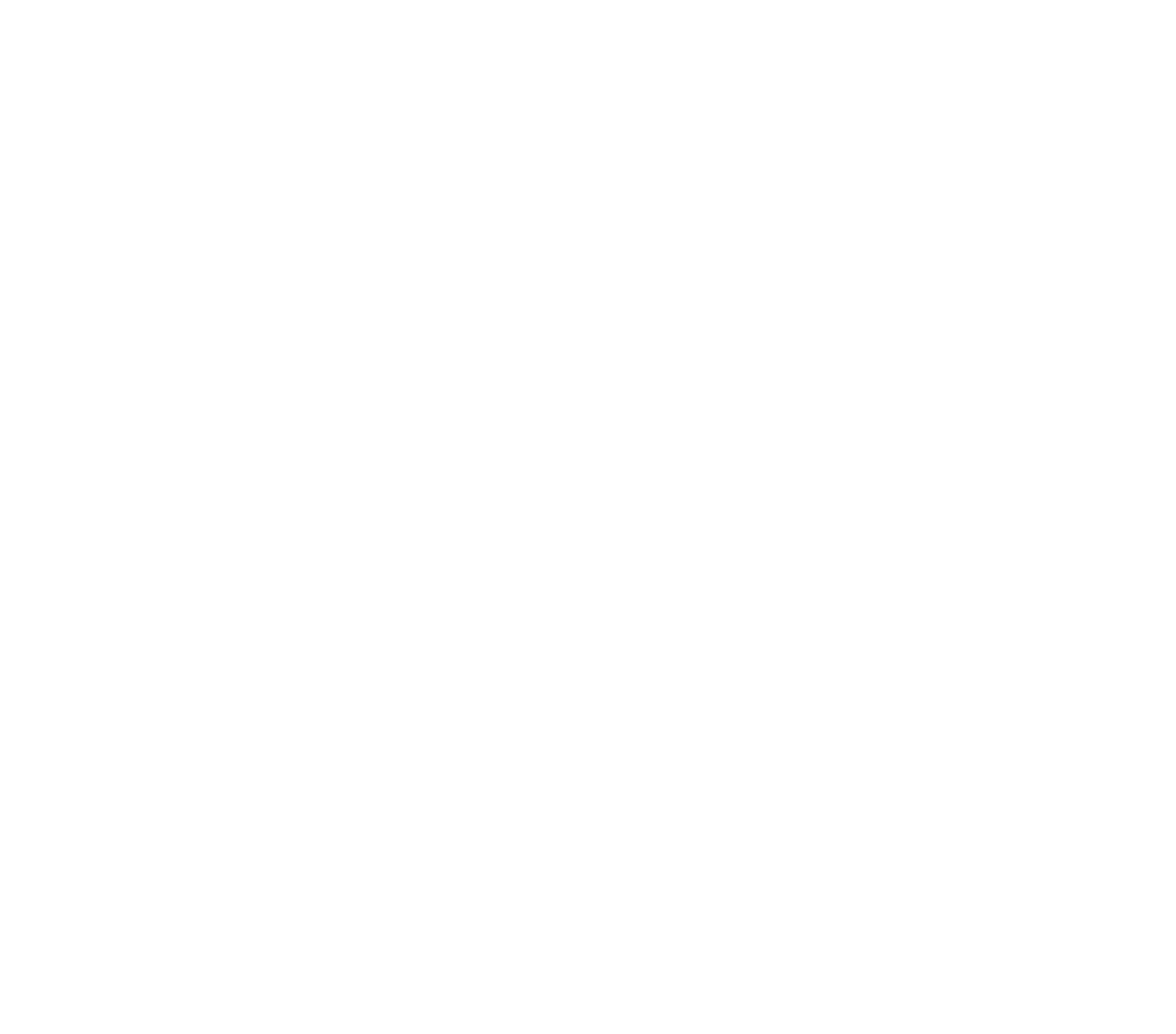## **CONTENTS**

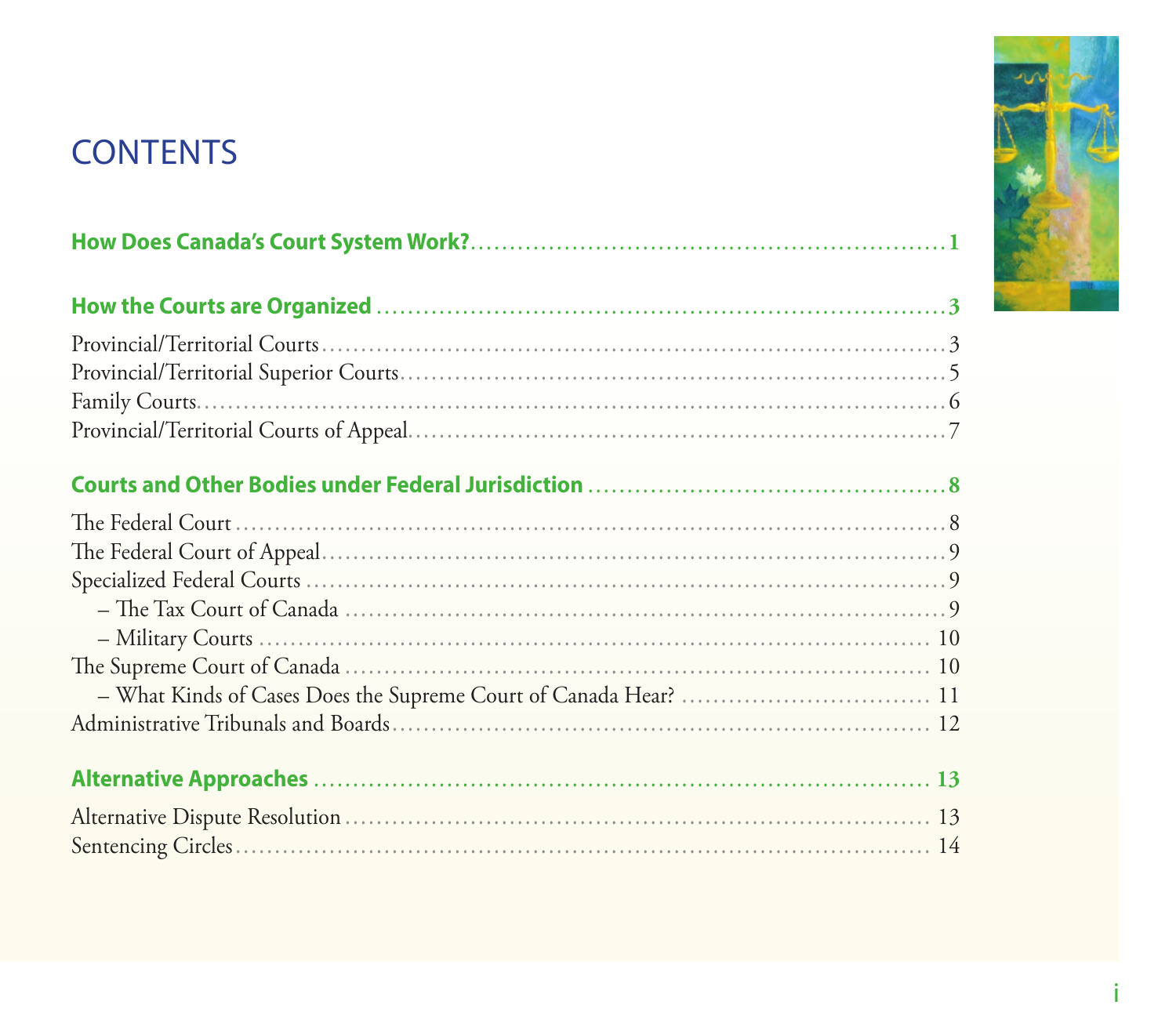## CANADA'S COURT SYSTEM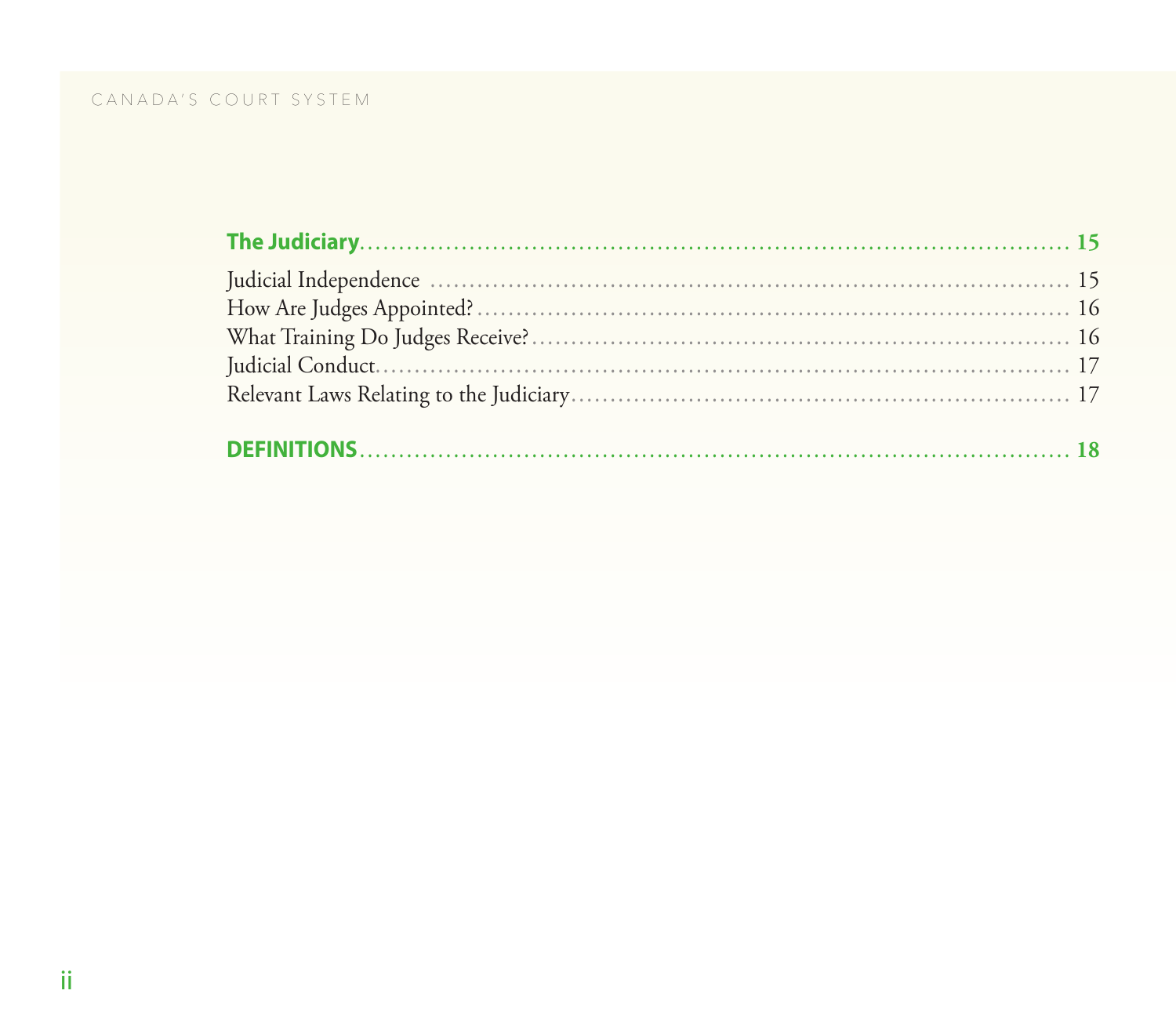## <span id="page-6-0"></span>HOW DOES CANADA'S COURT SYSTEM WORK?

Courts in Canada help people resolve disputes fairly – whether they are between individuals, or between individuals and the state. At the same time, courts interpret and pronounce law, set standards, and decide questions that affect all aspects of Canadian society.

Canada's **[judiciary](#page-23-0)** is one branch of our system of government, the others being the legislature and the executive. Whereas the judiciary resolves disputes according to law – including disputes about how legislative and executive powers are exercised – the legislature (Parliament) has the power to make, alter and repeal laws. The executive branch (in particular, the prime minister and ministers, the public service, as well as a variety of agencies, boards, and commissions) is responsible for administering and enforcing the laws.

The courts interpret and apply the Constitution, as well as legislation passed by both levels of government. They also develop and apply the common law.

Canada's system of courts is complex. Each province and territory has its own courts, as well as courts that have national jurisdiction. The Supreme Court of Canada presides over the entire system.

The courts' primary task is administering justice – that is, ensuring that disputes are settled and crimes are prosecuted fairly and in accordance with Canada's legal and constitutional structure. The provinces and territories are responsible for providing everything the courts under their [jurisdiction](#page-23-0) need, from building and maintaining the courthouses, to providing staff and resources,

such as interpreters, court reporters to prepare transcripts, sheriffs, and registry services, to paying provincial/territorial court judges. The federal government appoints and pays judges for the superior courts in each province, as well as judges at the federal level. It is also



*The Constitution recognizes and protects Aboriginal rights and treaty rights.*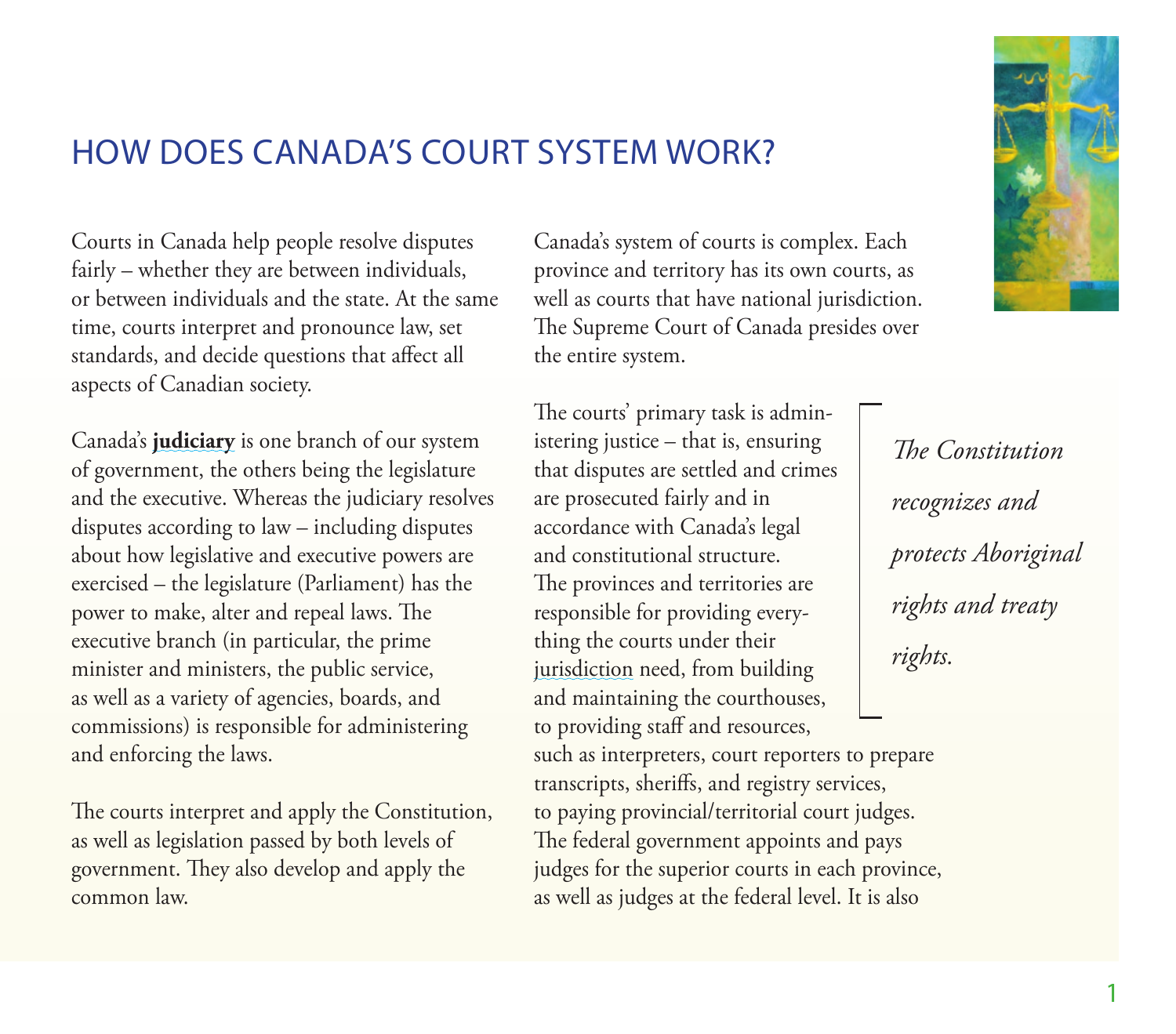responsible for the administration of the Supreme Court of Canada and federally created courts.

*Most disputes are settled before they are heard by a judge.*

Courts are not the only mechanism for settling differences between people. Less formal processes include [alternative dispute](#page-18-0)  [resolution,](#page-18-0) private commercial arbitration, and appearing before administrative boards and [tribu](#page-23-0)[nals.](#page-23-0) Even for issues that never get to court, court decisions influence

people's choices and actions. They provide guidance on what the law is, and how people should conduct themselves to ensure they are in compliance with it.

In the sections that follow we explain the structure of the court system – how the courts are organized and how the various elements connect to one another. The final section looks at some of the principles and institutions that help keep Canada's court system fair and independent.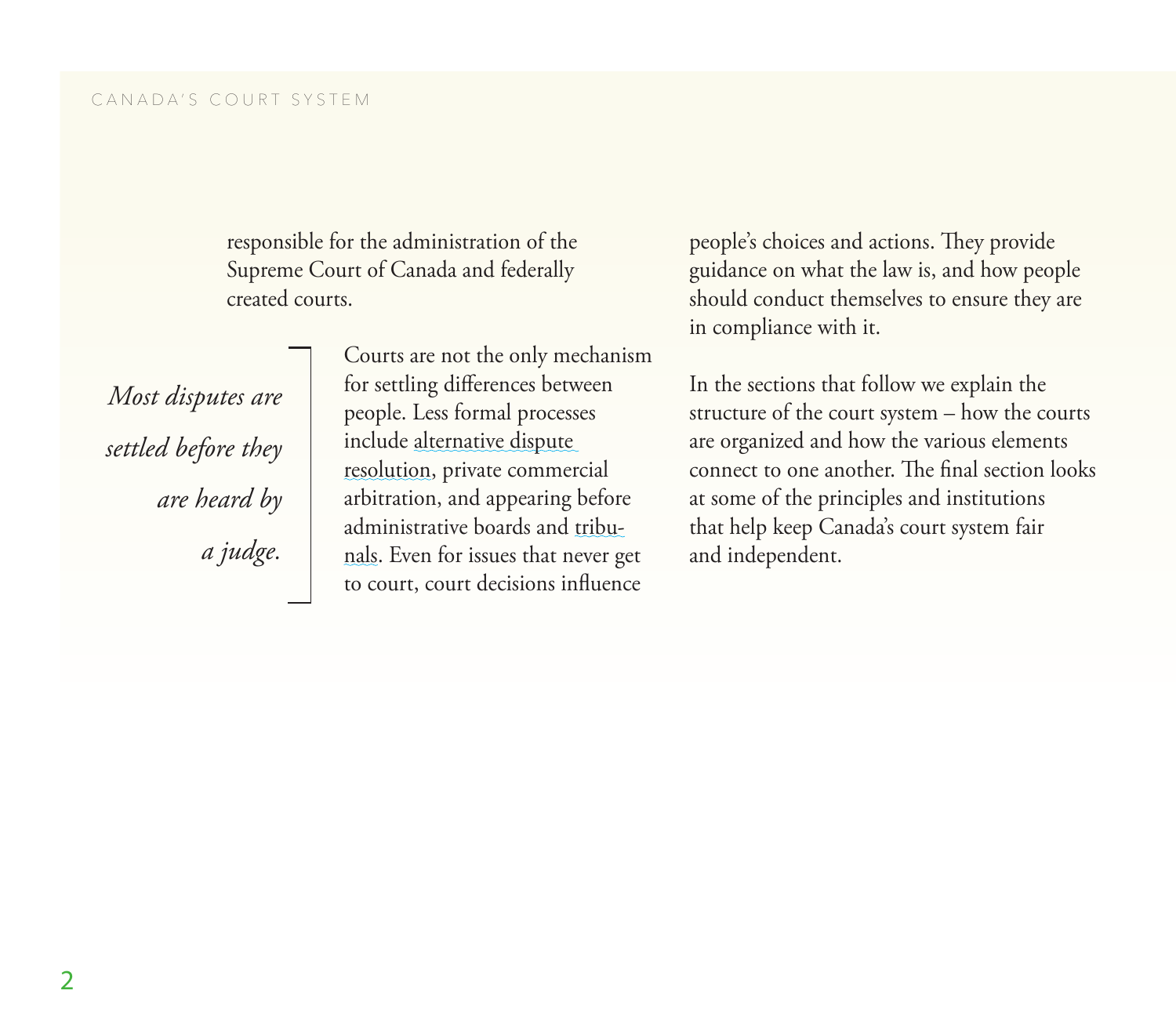## <span id="page-8-0"></span>HOW THE COURTS ARE ORGANIZED

Each type of court has its own jurisdiction, which means that it has the authority to decide specific types of cases. Canada has four levels of court.

- 1. Provincial and territorial (lower) courts: These courts handle most cases that come into the system. They are established by provincial and territorial governments.
- 2. Provincial and territorial superior courts: These are courts of plenary, or complete, jurisdiction established under [section 96](http://laws-lois.justice.gc.ca/eng/const/page-5.html#docCont)  of the *[Constitution Act, 1867](http://laws-lois.justice.gc.ca/eng/const/page-5.html#docCont)*. They deal with more serious crimes and also hear appeals from provincial and territorial courts. The Federal Court is on the same level, but is responsible for deciding civil matters assigned to it by statute, such as immigration and patents.
- 3. Provincial and territorial courts of appeal and the Federal Court of Appeal.
- 4. The Supreme Court of Canada, which is the final court of appeal for Canada.

## **Provincial/Territorial Courts**

Each province and territory has a provincial/ territorial court and hears cases involving either federal or provincial/territorial laws.

In Nunavut, the [Nunavut Court of Justice,](http://www.nucj.ca/) which is Canada's only single-level trial court, combines the power of the superior trial court and the territorial court so that the same judge can hear all cases that arise in the territory.

Provincial/territorial courts deal with:

- most criminal offences, except the most serious ones;
- family law matters (e.g., child support, child protection, adoption, but not divorce);
- young persons from 12 to 17 years old in conflict with the law;
- traffic and bylaw violations;
- provincial/territorial [regulatory offences](http://www.lco-cdo.org/en/provincial-offences-call-for-papers-libman-sectionI);

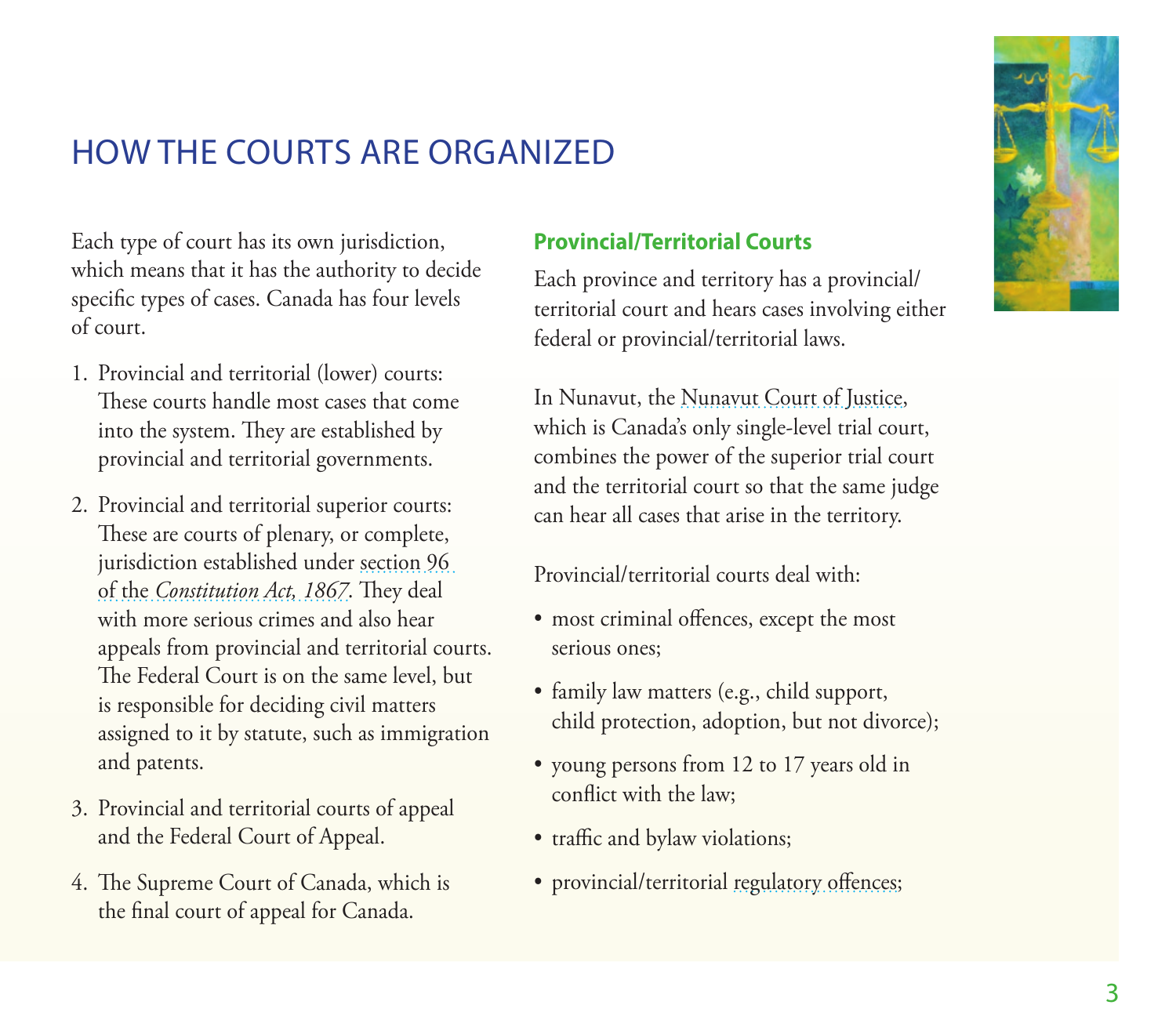#### CANADA'S COURT SYSTEM

- claims involving money, up to a certain amount (set by the province or territory in question);
- small claims (civil cases that resolve private disputes involving limited sums of money); and
- all [preliminary inquiries](http://www.justice.gc.ca/eng/rp-pr/csj-sjc/ccs-ajc/rr06_vic2/p4_6.html#sec4.7) (hearings to determine whether there is enough evidence to justify a full trial in serious criminal cases).

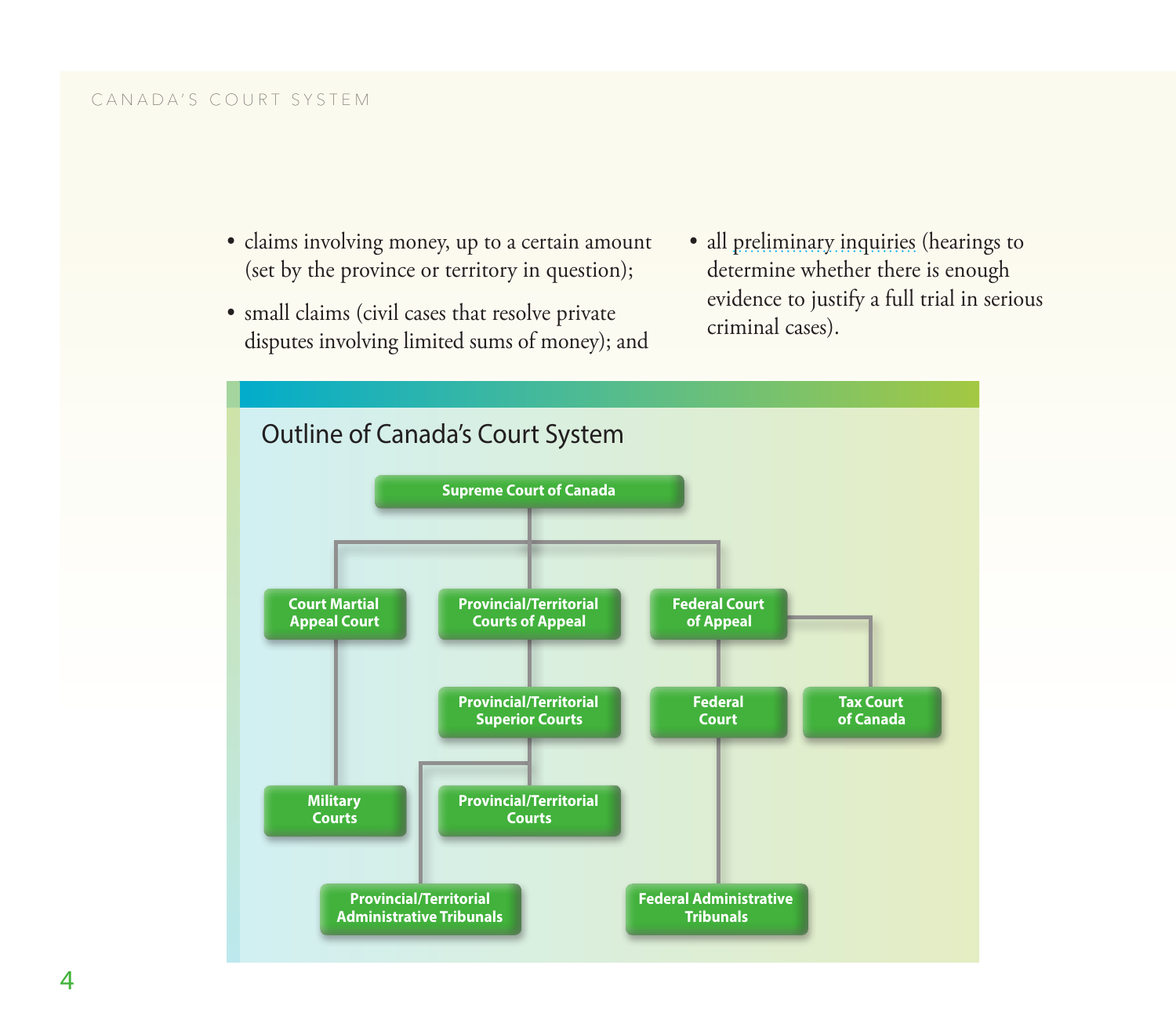<span id="page-10-0"></span>Some courts at this level are dedicated to particular types of offences or groups of offenders. One example is the **Drug Treatment Court**. The object of these courts is to address the needs of non-violent offenders who are charged with criminal offences that were motivated by their addiction. Those who qualify are offered judicial supervision and treatment for their addiction, with the help of community support services.

**Youth courts** handle cases for young people 12 to 17 years old who are charged with an offence under [federal youth justice laws.](http://www.justice.gc.ca/eng/cj-jp/yj-jj/index.html) Youth courts provide protections appropriate to the age of the accused, including protecting his or her privacy. Any court at either the provincial/territorial or superior court level can be designated a youth court.

All provinces and territories have established **Domestic Violence Courts** so that the justice system can improve its response to incidents of spousal abuse, provide better support to victims, and make offenders more accountable. These courts do this by

- decreasing court processing time;
- increasing prosecution rates;
- providing a focal point for programs and services for victims and offenders; and
- allowing police, Crown prosecutors, and, in some cases, the judiciary to specialize in domestic violence matters.

### **Provincial/Territorial Superior Courts**

Each province and territory has **superior courts**, which are courts of "inherent jurisdiction." This means that they can hear cases in any area except when a statute or rule limits that authority. The superior courts try the most serious criminal and civil cases. These include divorce cases and cases that involve large amounts of money (the minimum is set by the province or territory in question). The jurisdiction of superior courts originally came from the first courts in England, whose authority over government actions was based on Magna Carta. Proceedings in superior courts are thus a continuation of a court process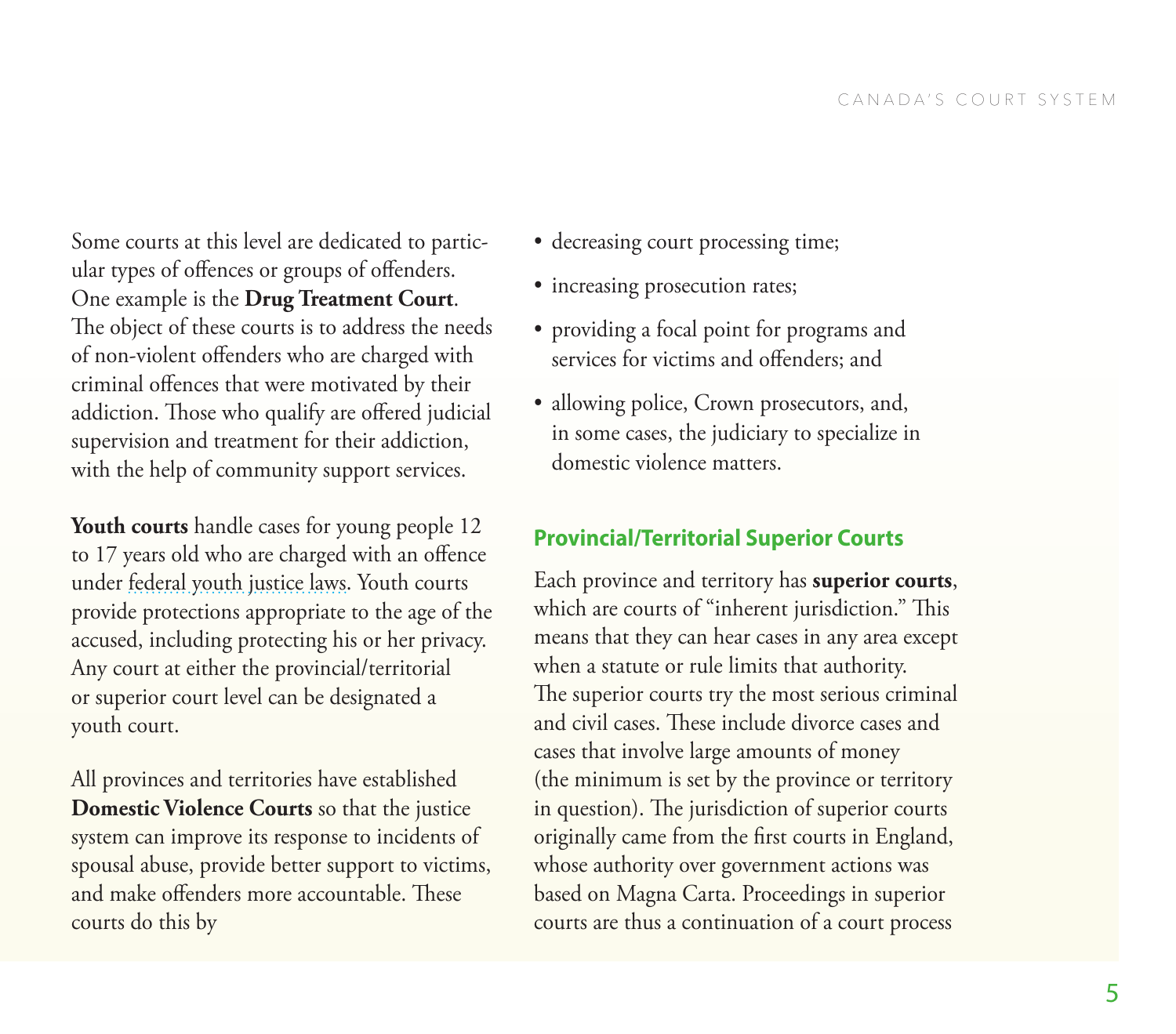<span id="page-11-0"></span>that dates right back to the beginnings of the common law system.

*In Nunavut, most of the communities are small and isolated from Iqaluit, the capital, so the court travels to them "on circuit."*

The superior courts also act as a court of first appeal for the provincial and territorial courts that the provinces and territories maintain. Although the provinces and territories administer superior courts, the federal government appoints and pays the judges.

Although there are permanent court houses and judicial centres in all of Canada's provinces and territories, Canada's population is scattered widely across huge expanses of land, and it may be difficult for individuals to travel to a court house to have their

matter heard. In response, courts often travel "on circuit" to small or isolated areas.

For example, in Nunavut, most of the communities are small and isolated from Iqaluit, the capital, so the court travels to them. The circuit court includes a judge, a clerk, a court reporter, a prosecutor, and at least one defence attorney. Interpreters are hired in the communities when possible, or travel with the circuit court when necessary. The court holds regular sessions in Iqaluit and flies to about 85 percent of all 25 communities in Nunavut, as often as every six weeks or as seldom as every two years, depending on how often it's needed.

### **Family Courts**

In most provinces and territories, the superior court has special divisions, such as the family division. Some superior courts have established specialized **family courts** to deal with specific family law matters, including divorce and property claims.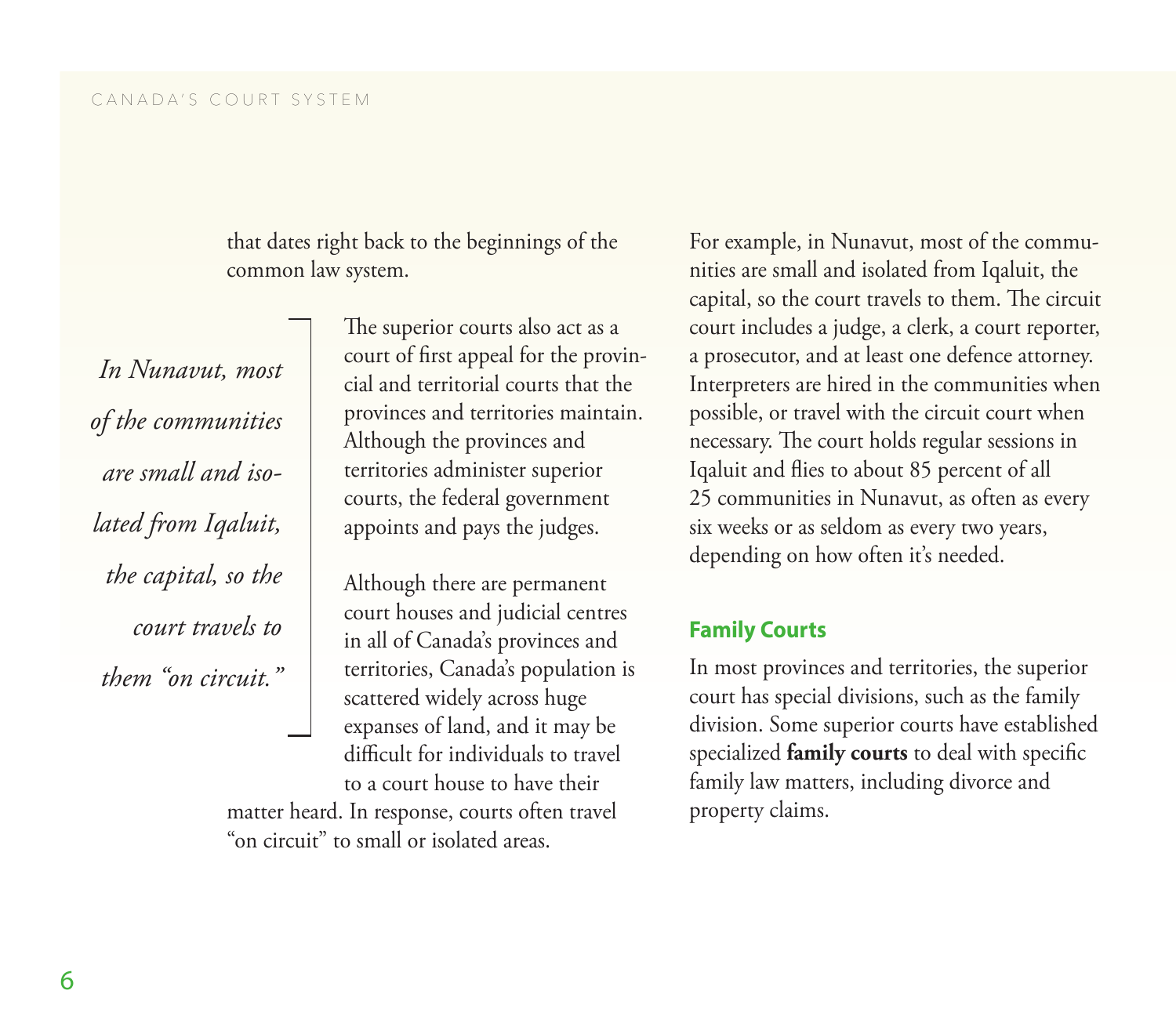<span id="page-12-0"></span>Several provinces (Manitoba, New Brunswick, Newfoundland and Labrador, Nova Scotia, Ontario, Prince Edward Island and Saskatchewan) use unified family courts. This allows a single court to deal with all aspects of family law, using specialized superior court judges and services. These courts encourage constructive, non-adversarial techniques to resolve issues, and provide access to support services through community organizations. These services typically include such programs as parenteducation sessions, mediation, and counselling.

## **Provincial/Territorial Courts of Appeal**

Each province and territory also has a **court of appeal**. These courts hear appeals from the decisions of the superior courts and the provincial/territorial courts. These can include commercial disputes, property disputes, negligence claims, family disputes, bankruptcies, and corporate reorganizations. Appeals are usually heard by a panel of three judges. The courts of appeal also hear constitutional questions that may be raised in appeals involving individuals, governments, or governmental agencies.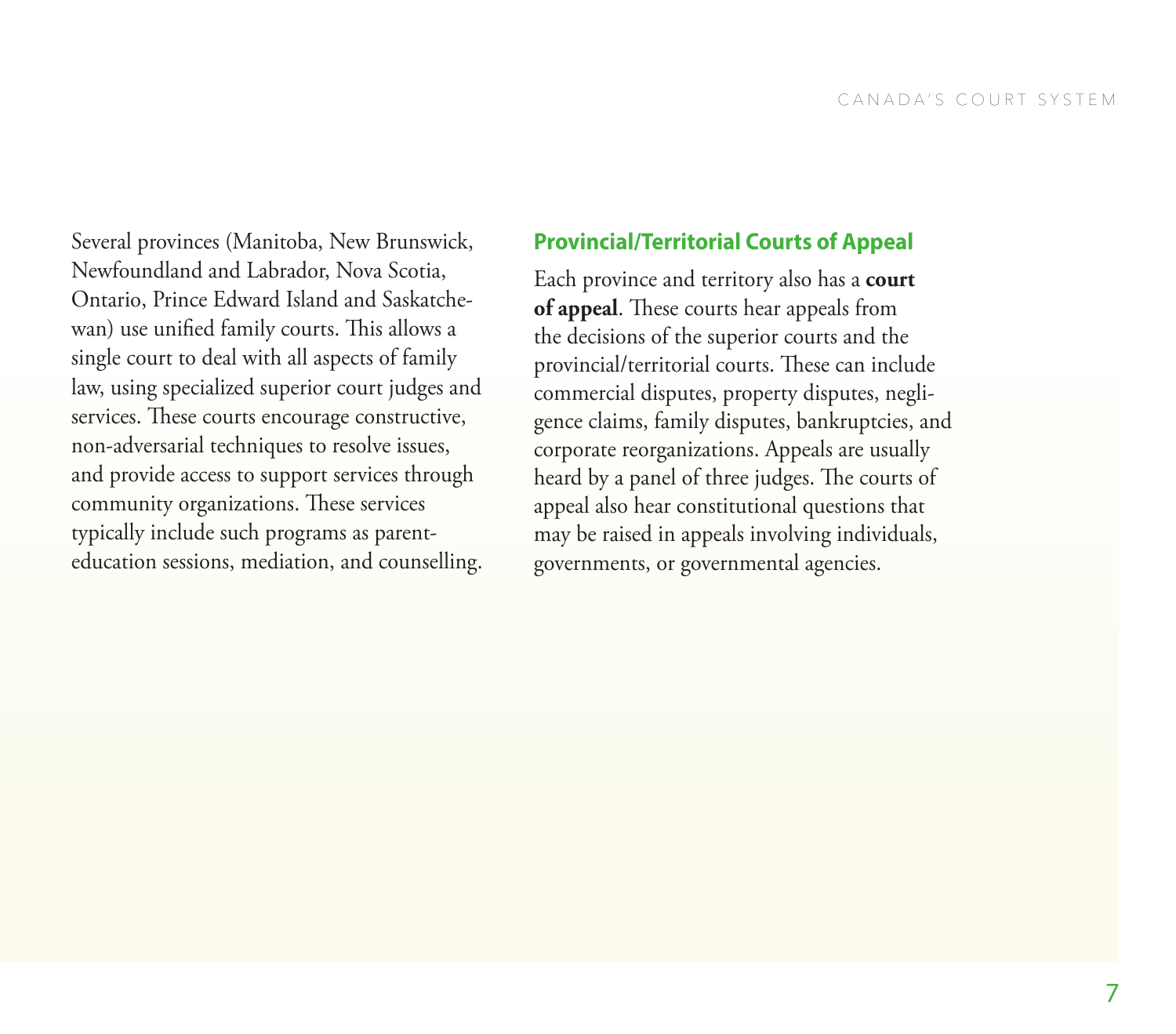<span id="page-13-0"></span>

## COURTS AND OTHER BODIES UNDER FEDERAL JURISDICTION

The federal court system runs parallel to the provincial and territorial court systems and consists of the [Federal Court](http://cas-ncr-nter03.cas-satj.gc.ca/portal/page/portal/fc_cf_en/Index) and the [Federal](http://cas-ncr-nter03.cas-satj.gc.ca/portal/page/portal/fca-caf_eng)  [Court of Appeal](http://cas-ncr-nter03.cas-satj.gc.ca/portal/page/portal/fca-caf_eng). The judges of these courts (as well as the Tax Court of Canada, described below) are based in Ottawa, but travel across the country to hear cases. They deal with certain matters specified in federal statutes (laws), such as immigration and refugee law, navigation and shipping, intellectual property, and tax. They can also deal with matters of national defence, security, and international relations.

## **The Federal Court**

The [Federal Court](http://cas-ncr-nter03.cas-satj.gc.ca/portal/page/portal/fc_cf_en/Index) is Canada's national trial court. It hears and decides federal legal disputes whose subject matter has been assigned to the Court by Parliament.

These disputes include

- claims against the Government of Canada;
- civil suits between private parties in federally-regulated areas; and

• reviews of the decisions of most federal tribunals.

The Federal Court's jurisdiction includes

- interprovincial and many federal–provincial disputes;
- immigration and refugee matters;
- intellectual property proceedings (e.g., copyright);
- citizenship appeals;
- *[Competition Act](http://laws-lois.justice.gc.ca/eng/acts/C-34/index.html)* cases; and
- cases involving Crown corporations or departments of the Government of Canada.

The federal courts have the power to review decisions, orders, and other administrative actions of most federal boards, commissions, and tribunals. That means most federal government decisions can be challenged in a federal court. With some exceptions, those bodies may refer questions of law, jurisdiction, or practice to one of the federal courts at any stage of a proceeding.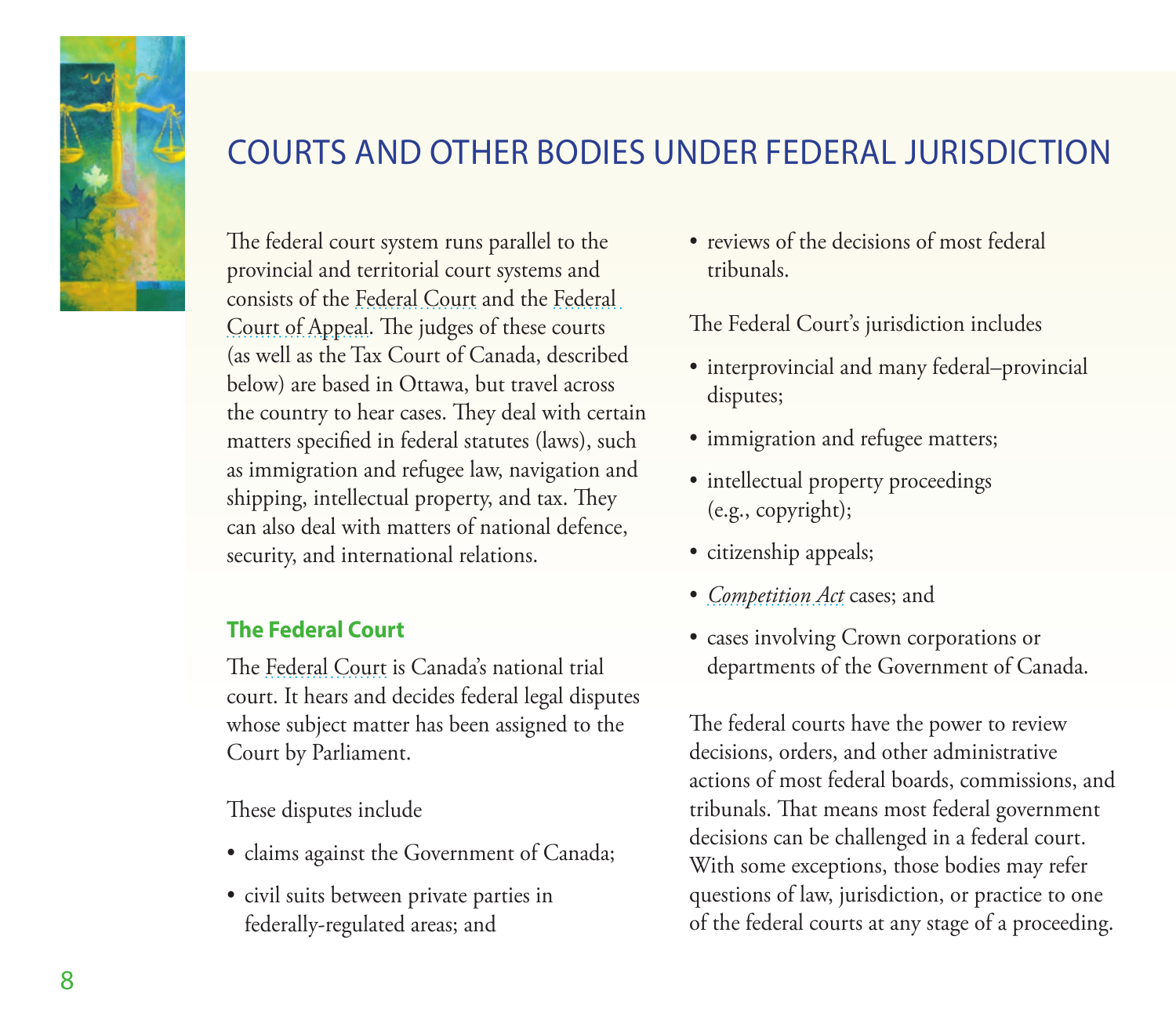<span id="page-14-0"></span>In some areas of law, such as maritime law, the Federal Court shares jurisdiction with the provincial superior courts. It also has concurrent jurisdiction with respect to civil claims against the federal government.

## **The Federal Court of Appeal**

The [Federal Court of Appeal](http://cas-ncr-nter03.cas-satj.gc.ca/portal/page/portal/fca-caf_eng/role_eng) hears appeals from the Federal Court and the Tax Court of Canada, and judicial reviews of certain federal tribunals listed in the *Federal Courts Act*. Like provincial and territorial courts of appeal, its decisions can only be appealed to the Supreme Court of Canada. The Court hears most legal matters under federal jurisdiction or that involve the federal government.

It has three basic roles:

- 1. to ensure that federal law is applied consistently throughout Canada;
- 2. to conduct judicial reviews of specified federal decision makers, as listed in section 28 of the *Federal Courts Act*; and

3. to provide an avenue of appeal from decisions of the Federal Court and the Tax Court of Canada.

## **Specialized Federal Courts**

The federal government has created specialized courts to deal more effectively with certain areas of the law. These include the [Tax Court of](http://cas-ncr-nter03.cas-satj.gc.ca/portal/page/portal/tcc-cci_Eng/Index)  [Canada](http://cas-ncr-nter03.cas-satj.gc.ca/portal/page/portal/tcc-cci_Eng/Index) and the courts that serve the military justice system: the military courts and the [Court](http://www.cmac-cacm.ca/index-eng.shtml)  [Martial Appeal Court of Canada](http://www.cmac-cacm.ca/index-eng.shtml). These courts have been created by statute and can only decide matters that fall within the jurisdiction given to them by those statutes. The Tax Court thus deals with tax matters defined under the *[Tax Court of](http://laws-lois.justice.gc.ca/eng/acts/T-2/index.html)  [Canada Act](http://laws-lois.justice.gc.ca/eng/acts/T-2/index.html)* and the Court Martial Appeal Court of Canada hear appeals from [courts martial.](http://www.cmac-cacm.ca/about/jurisdiction_e.shtml)

## **The Tax Court of Canada**

The [Tax Court of Canada](http://cas-ncr-nter03.cas-satj.gc.ca/portal/page/portal/tcc-cci_Eng/Index) is a superior court that determines cases and appeals about matters that arise under federal tax and revenue legislation. The Tax Court of Canada hears disputes between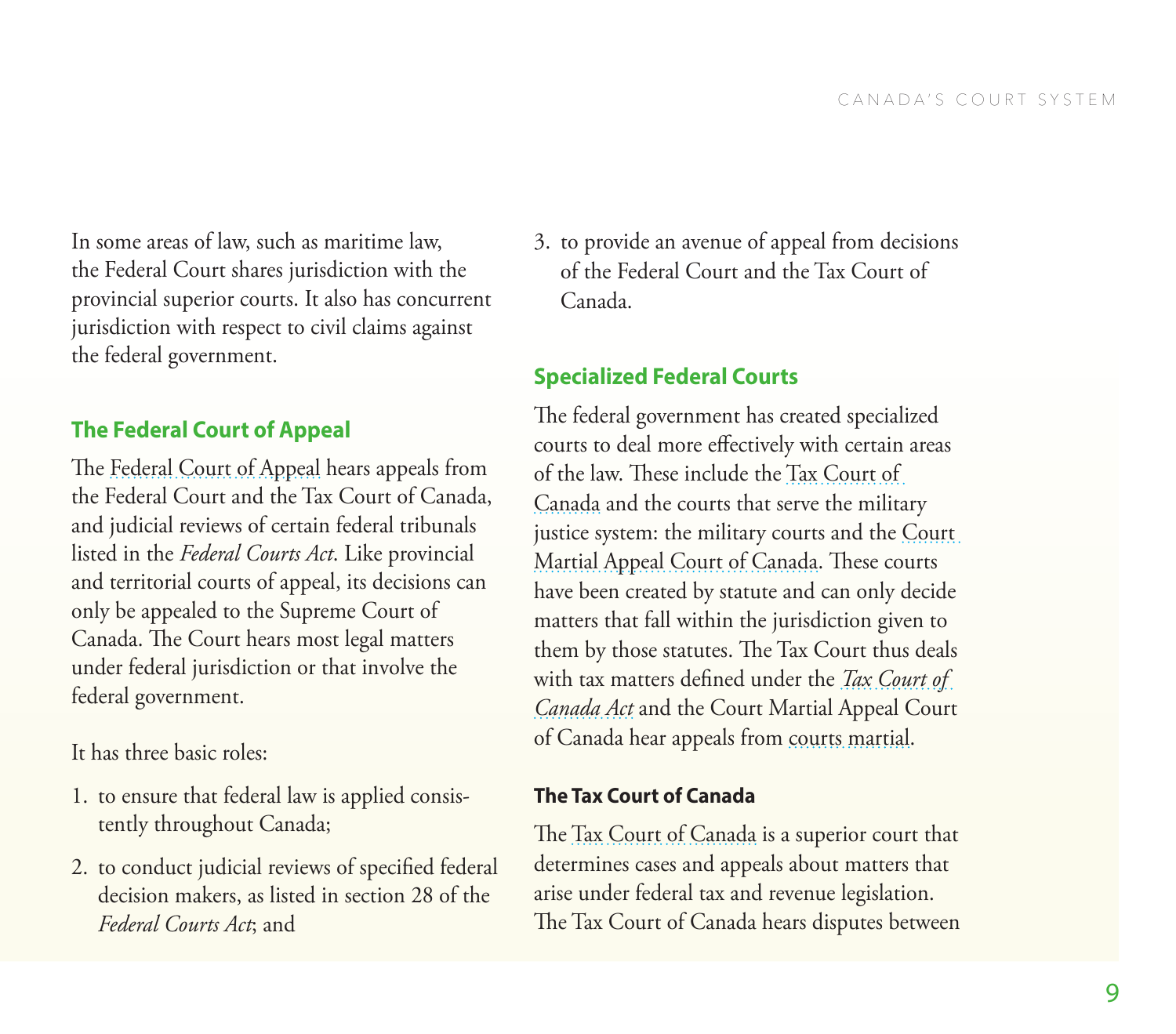<span id="page-15-0"></span>the federal government and taxpayers after the taxpayer has pursued all other avenues provided for by the *[Income Tax Act](http://laws.justice.gc.ca/eng/acts/I-3.3/index.html)*. The Tax Court is independent of the Canada Revenue Agency and all other government departments.

#### **Military Courts**

[Military courts](http://www.cmac-cacm.ca/about/jurisdiction_e.shtml), or courts martial, are established under the *National Defence Act* to hear cases involving the [Code of Service Discipline](http://www.forces.gc.ca/en/about-reports-pubs-military-law/code-of-service-discipline.page). The Code applies to all members of the Canadian Forces as well as civilians who accompany the Forces on active service. It lays out a system of disciplinary offences designed to further the good order and proper functioning of the Canadian Forces.

Th[e Court Martial Appeal Court of Canada](http://www.cmac-cacm.ca/index_e.html) hears appeals from military courts. Judges in

the Court Martial Appeal Court are selected from the federal courts and other superior courts throughout the country. Like other courts of appeal, a panel of three judges hears cases in the Court Martial Appeal Court.

## **The Supreme Court of Canada**

The [Supreme Court of Canada](http://www.scc-csc.gc.ca/home-accueil/index-eng.aspx) is the final court of appeal from all other Canadian courts. It has jurisdiction over disputes in all areas of the law. These include [constitutional law,](#page-23-0) [administrative](#page-23-0)  [law](#page-23-0), [criminal law](#page-23-0), and [civil law](#page-23-0). The Court does not hold trials, but hears appeals from all other Canadian appeal courts.

The Court consists of a Chief Justice and eight other justices. Members of the Court are appointed by the federal government as new

## DID YOU KNOW?

Each year the Supreme Court considers an average of between 500 to 600 applications for leave to appeal and hears 65 to 80 appeals.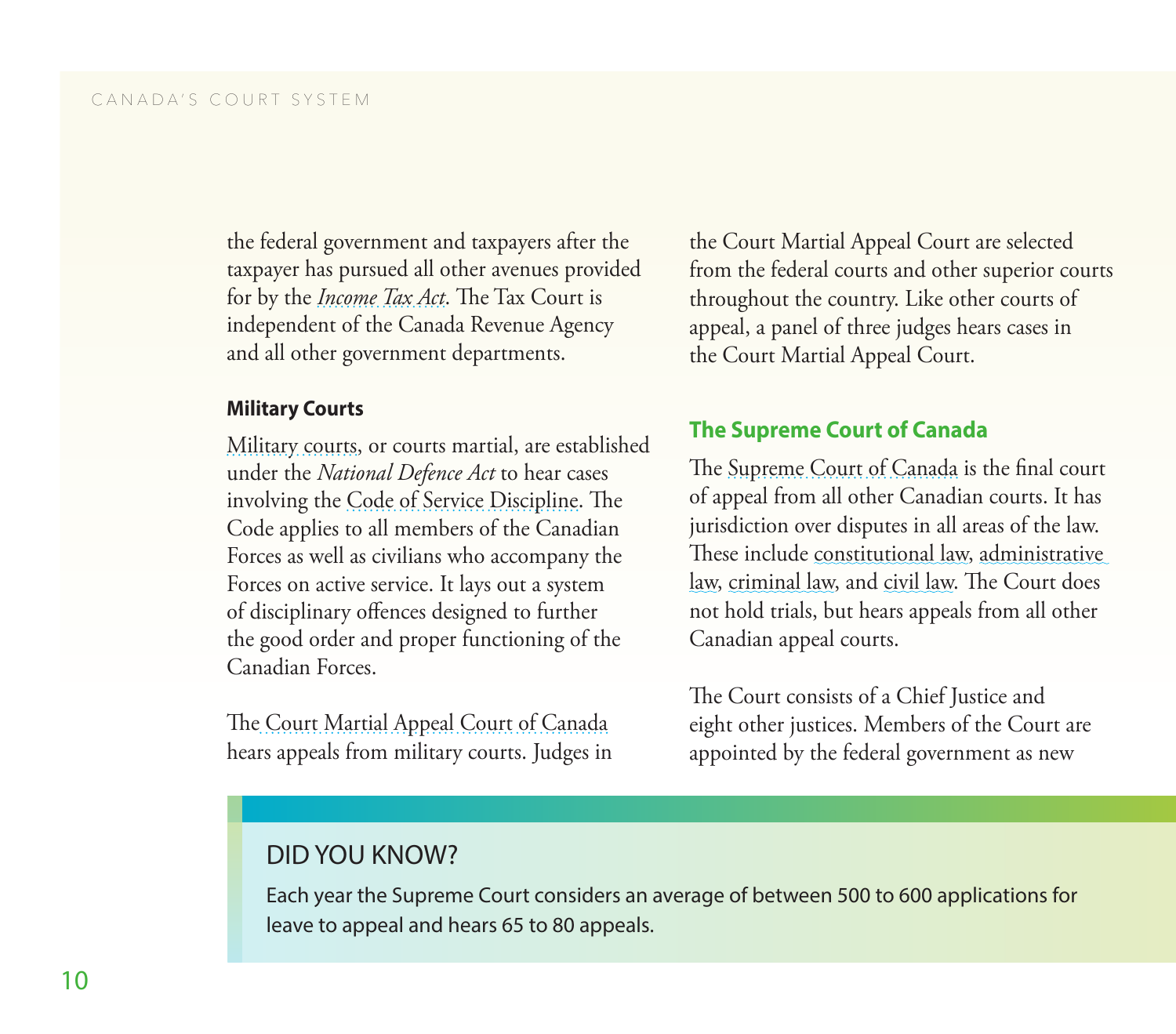<span id="page-16-0"></span>vacancies occur. Three judges traditionally come from Ontario, two from Western Canada, and one from the Atlantic provinces. In addition, the *Supreme Court Act* requires that at least three judges must come from Quebec.

The Supreme Court sits in Ottawa for three sessions a year – winter, spring, and fall. Each year the Supreme Court considers an average of between 500 to 600 applications for leave to appeal and hears 65 to 80 appeals.

## **What Kinds of Cases Does the Supreme Court of Canada Hear?**

The Supreme Court of Canada only hears cases that it considers to be of public importance and to have national significance. That could mean a case that raises an important issue of law, or [mixed law and fact,](#page-23-0) or if the matter is, for any other reason, significant enough to be considered by the country's highest court. In limited instances, there may also be an appeal as of right. Judgements of the Supreme Court are listed at [scc-csc.gc.ca](http://scc-csc.gc.ca).

Before a case can reach the Supreme Court of Canada, it must have used up all available appeals at other levels of court. Even then, the court usually must grant permission or "leave" to appeal before it will hear the case. Leave applications are usually made in writing and reviewed by three members of the court. They then grant or deny the request without providing reasons for the decision.

The right to appeal is automatic in certain situations. For instance, no leave is required in criminal cases where a judge on the panel of a court of appeal has disagreed, or dissented, on how the law should be interpreted. It is also not required when a court of appeal has found someone guilty who had been acquitted at the original trial. That person automatically has the right to appeal to the Supreme Court.

*The Supreme Court of Canada is the final court of appeal from all other Canadian courts.*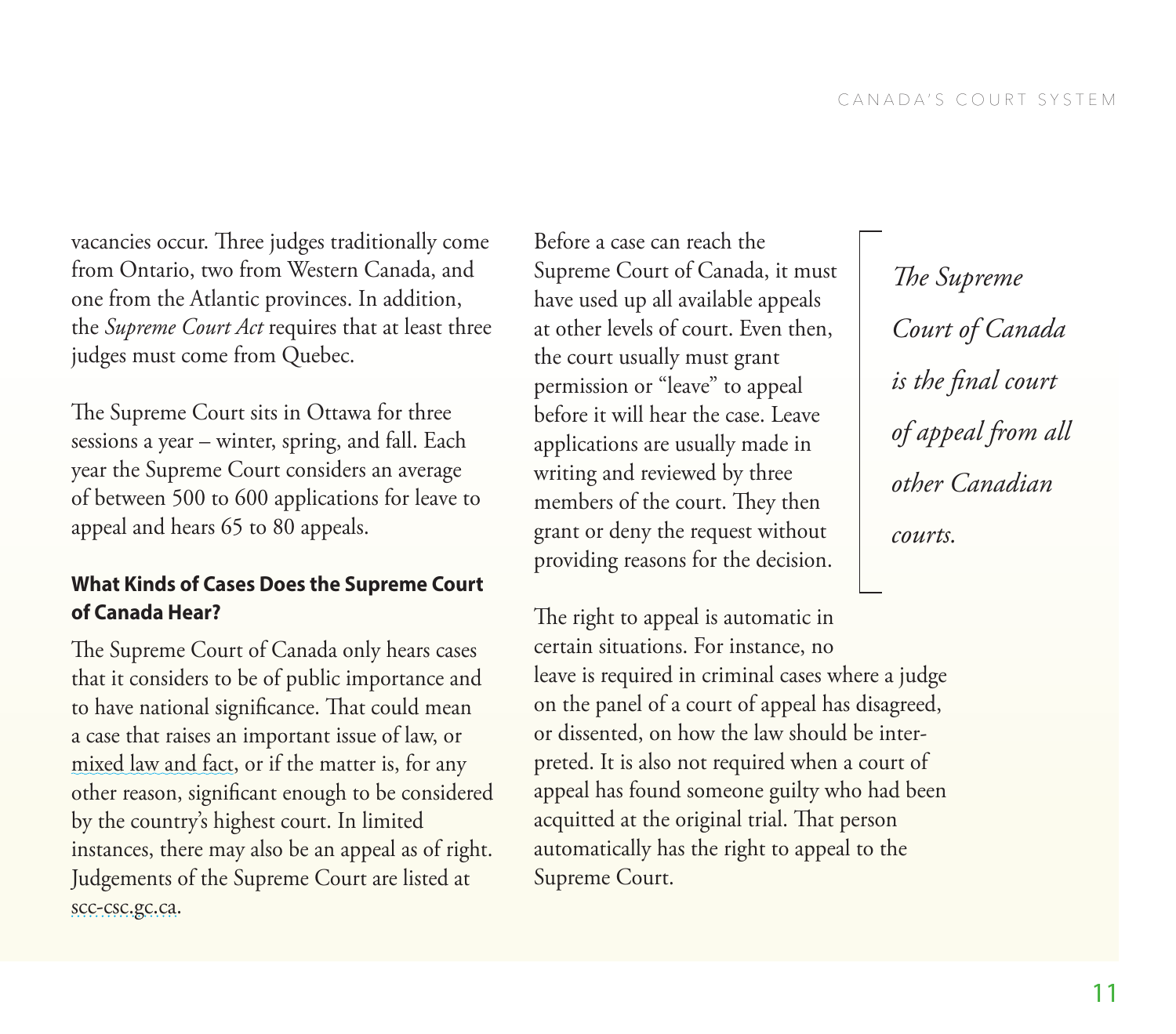<span id="page-17-0"></span>*Administrative tribunals play an essential role in resolving disputes in Canadian society.*

The Supreme Court can also be asked by the [Governor in Council](http://www.parl.gc.ca/About/House/compendium/web-content/c_g_parliamentaryframework-e.htm#5) to hear references. These are important questions of law, such as the constitutionality or interpretation of federal or provincial legislation, on which the Court is asked to give its opinion before an actual legal dispute arises. The federal government may ask the Court to consider questions on any important matter of law or fact, especially about how to interpret the Constitution. The Court may also be asked

to interpret federal or provincial/territorial legislation or the powers of Parliament or the legislatures. Provincial and territorial courts of appeal may also be asked to hear references

from their respective governments, which are then sometimes appealed to the Supreme Court of Canada.

## **Administrative Tribunals and Boards**

Different kinds of administrative tribunals and boards deal with disputes over the interpretation and application of laws and regulations, such as entitlement to employment insurance or disability benefits, refugee claims, and human rights.

Administrative tribunals are less formal than courts and are not part of the court system. However, they play an essential role in resolving disputes in Canadian society. Decisions of administrative tribunals may be reviewed in court to ensure that tribunals act fairly and according to the law.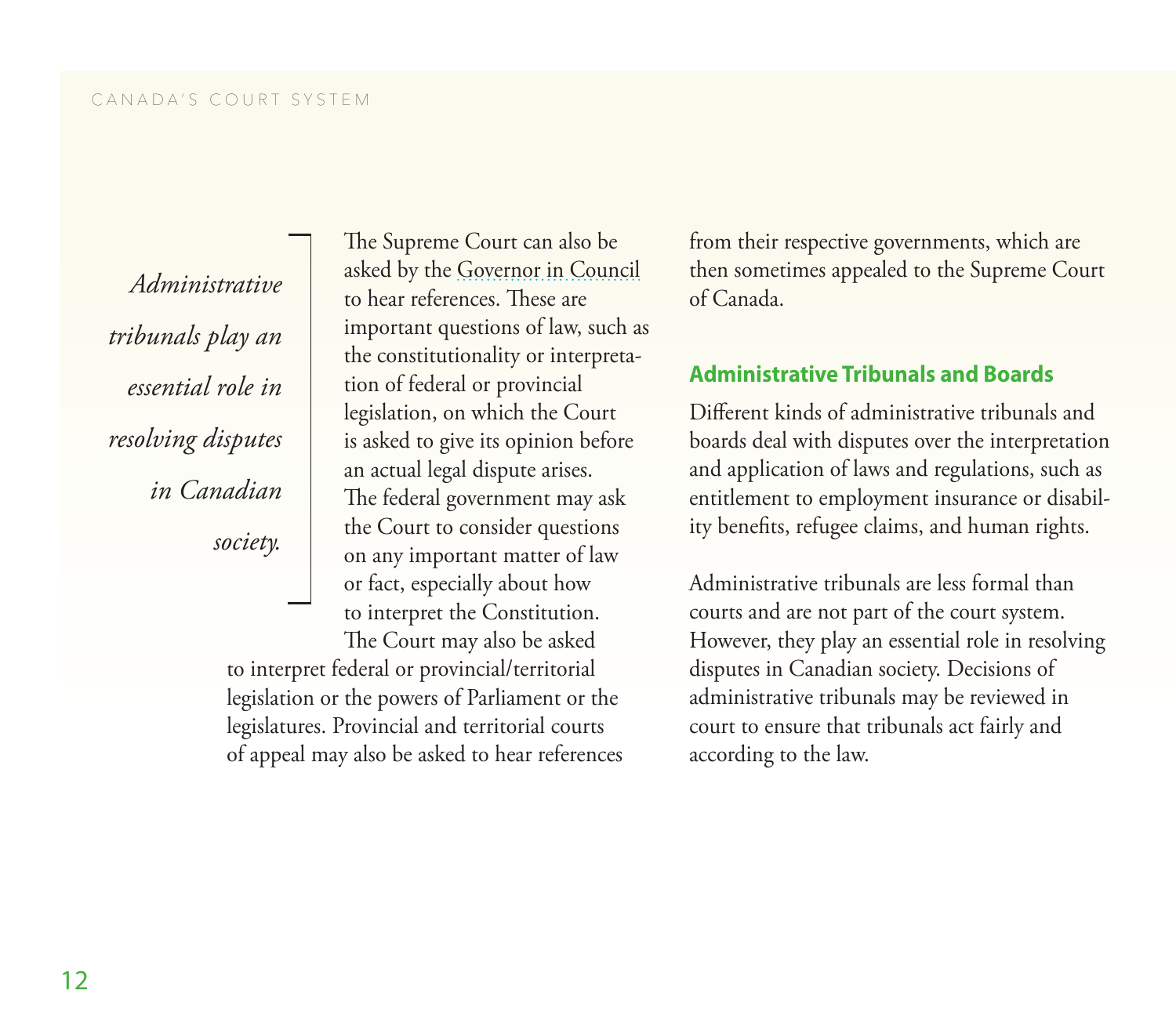## <span id="page-18-0"></span>ALTERNATIVE APPROACHES

There are other approaches that can allow people to settle disputes without having to go to court.

## **[Alternative Dispute Resolution](http://www.justice.gc.ca/eng/rp-pr/csj-sjc/dprs-sprd/dr-rd/index.html)**

Alternative Dispute Resolution (ADR) traditionally refers to the wide variety of methods used to resolve conflicts and disputes outside the courtroom. It includes both informal, consensual processes such as negotiation as well as formal rights-based processes such as litigation.

With ADR, people can usually settle their differences in ways that are more informal, less expensive, and often quicker than formal court proceedings. Some parties prefer confidentiality and to have greater control over the selection of individuals who will decide their dispute and the rules that will govern the proceedings. The main ADR processes include:

• Mediation: An independent third party is brought in to help the parties negotiate an agreement.

- Arbitration: The parties agree to refer the dispute to a third party for judgment.
- Negotiation: The parties get together and sort out a problem between themselves.

The parties may also decide to seek the opinion of an expert chosen by both of them.

Agreements reached through mediation and negotiation are consensual, so they generally cannot be appealed. In the case of arbitration, there is a limited ability to appeal that depends on the terms of the arbitration agreement and the applicable legislation.

As with administrative tribunals, the courts and ADR work together. The courts themselves often make use of ADR. For example, some provinces now insist on mediation as part of the [litigation](#page-23-0) process. However, the court system remains the appropriate forum for trying serious or violent crimes, and is also an option when parties to a dispute reject mediation or arbitration.

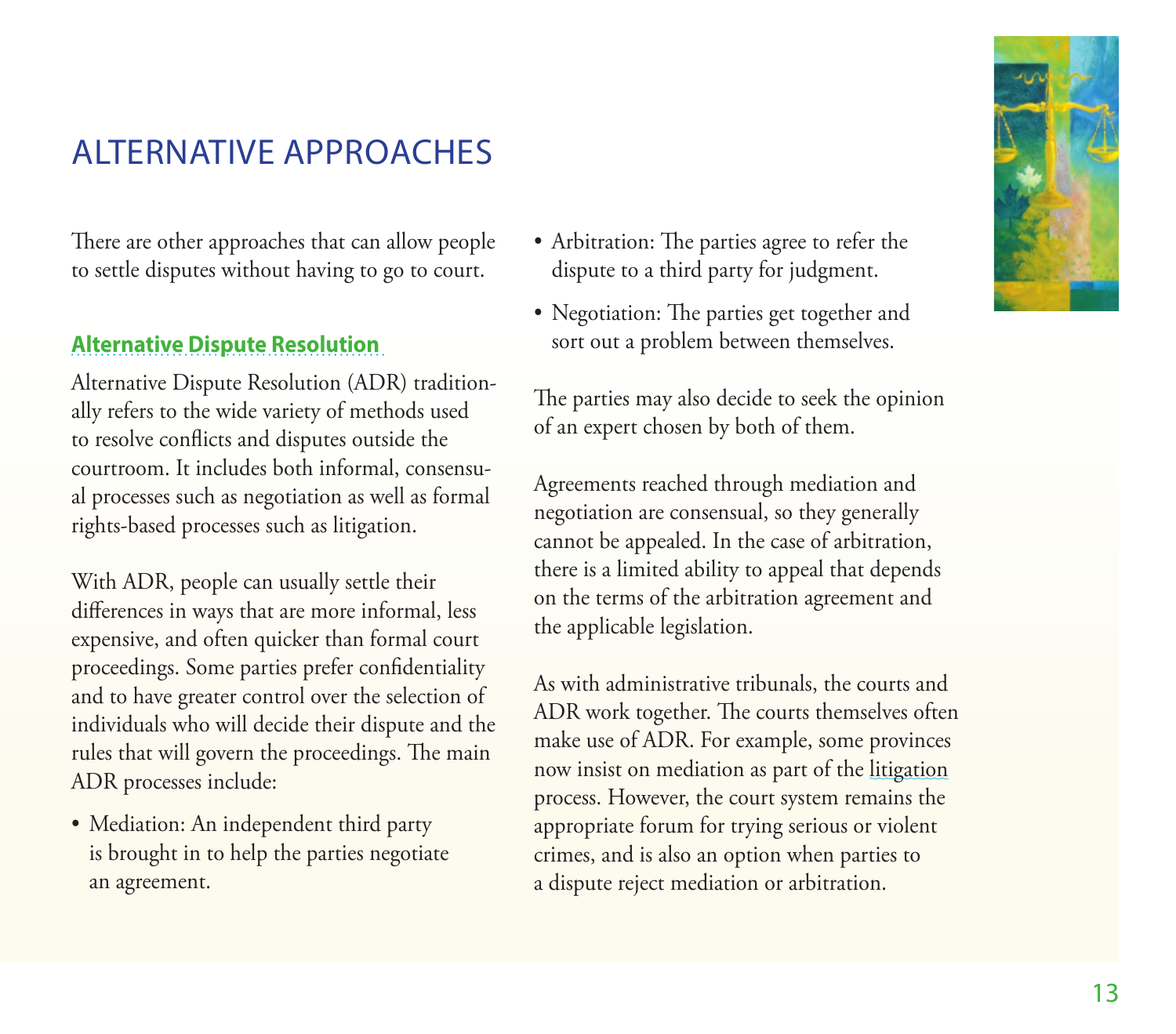### <span id="page-19-0"></span>**Sentencing Circles**

In sentencing circles, which can be part of the court process but are not separate courts in and of themselves, the court invites interested members of the community to join the judge, prosecutor, defence counsel, police, social service providers, and community elders – along with the offender, the victim, and their families and supporters – to meet in a circle format to discuss:

- the offence;
- the factors that might have contributed to it;
- sentencing options; and
- ways of reintegrating the offender into the community.

Sentencing circles can be a valuable way of getting input and advice from the community to help the judge set an appropriate and effective sentence. Often the circle will suggest a restorative community sentence involving some form

of restitution to the victim, community service, and treatment or counselling, and/or a period of custody. It is important to note, however, that the judge is not bound to accept the circle's recommendations.

Sentencing circles have been used in much of the country, mostly at the provincial/territorial court level, in minor criminal cases involving Aboriginal offenders and their victims. Various Supreme Court of Canada decisions have interpreted changes to the *Criminal Code* that instructed courts to consider alternative sentences for all offenders, and to pay particular attention to the circumstances of Aboriginal offenders. The Supreme Court found that sentencing judges must examine the unique factors which may have played a part in bringing a particular Aboriginal offender before the courts, and the types of available sanctions and sentencing procedures (including sentencing circles) which may be appropriate in light of the offender's Aboriginal heritage or identity.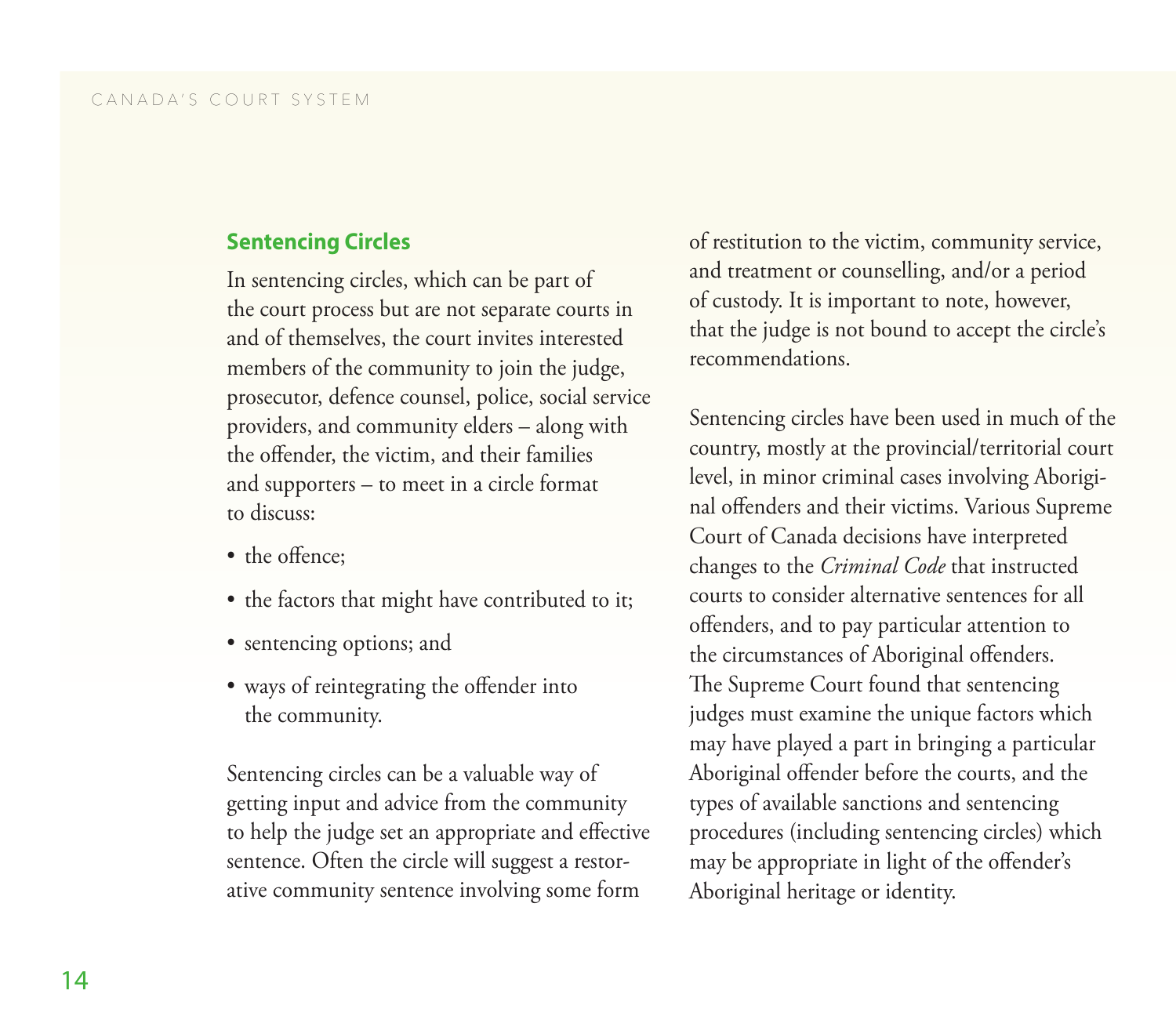## <span id="page-20-0"></span>THE JUDICIARY

## **Judicial Independence**

Judicial independence is a cornerstone of the Canadian judicial system. That is why, under the Constitution, the judiciary is separate from and independent of the other two branches of government, the executive and legislature. Judicial independence guarantees that judges will be able to make decisions free of influence and based solely on fact and law. The principle of judicial independence has three components:

- [security of tenure](#page-23-0);
- financial security; and
- administrative independence.

**Security of tenure:** Once appointed, a judge is eligible to serve on the bench until retirement (age 75 for federally appointed judges, age 70 in some provincial/territorial jurisdictions). Judges can be removed by a joint address of Parliament or a provincial legislature, only after an independent and impartial investigation shows that there is good reason (see Judicial Conduct, below).

**Financial security:** Judges must be guaranteed sufficient compensation (including salary and pension) so they are not subject to pressure for financial considerations. In Canada, governments cannot change judges' salaries or benefits without first receiving the recommendations of an independent compensation commission.

**Administrative independence:** No one can interfere with how courts manage the legal process and exercise their judicial functions. For example, only the chief justice can choose how cases are assigned to the judges of his or her court.

Several institutions have been established to support judicial independence: these include the [Canadian Judicial Council](http://www.cjc-ccm.gc.ca/english/index_en.asp), the [Commissioner for Federal Judicial](http://www.fja.gc.ca/home-accueil/index-eng.html)  [Affairs](http://www.fja.gc.ca/home-accueil/index-eng.html), the [National Judicial](https://www.nji-inm.ca/index.cfm)  [Institute](https://www.nji-inm.ca/index.cfm) and the Courts Administration Service. They help keep the government and the judiciary



*Nothing is more important in our justice system than having independent judges.*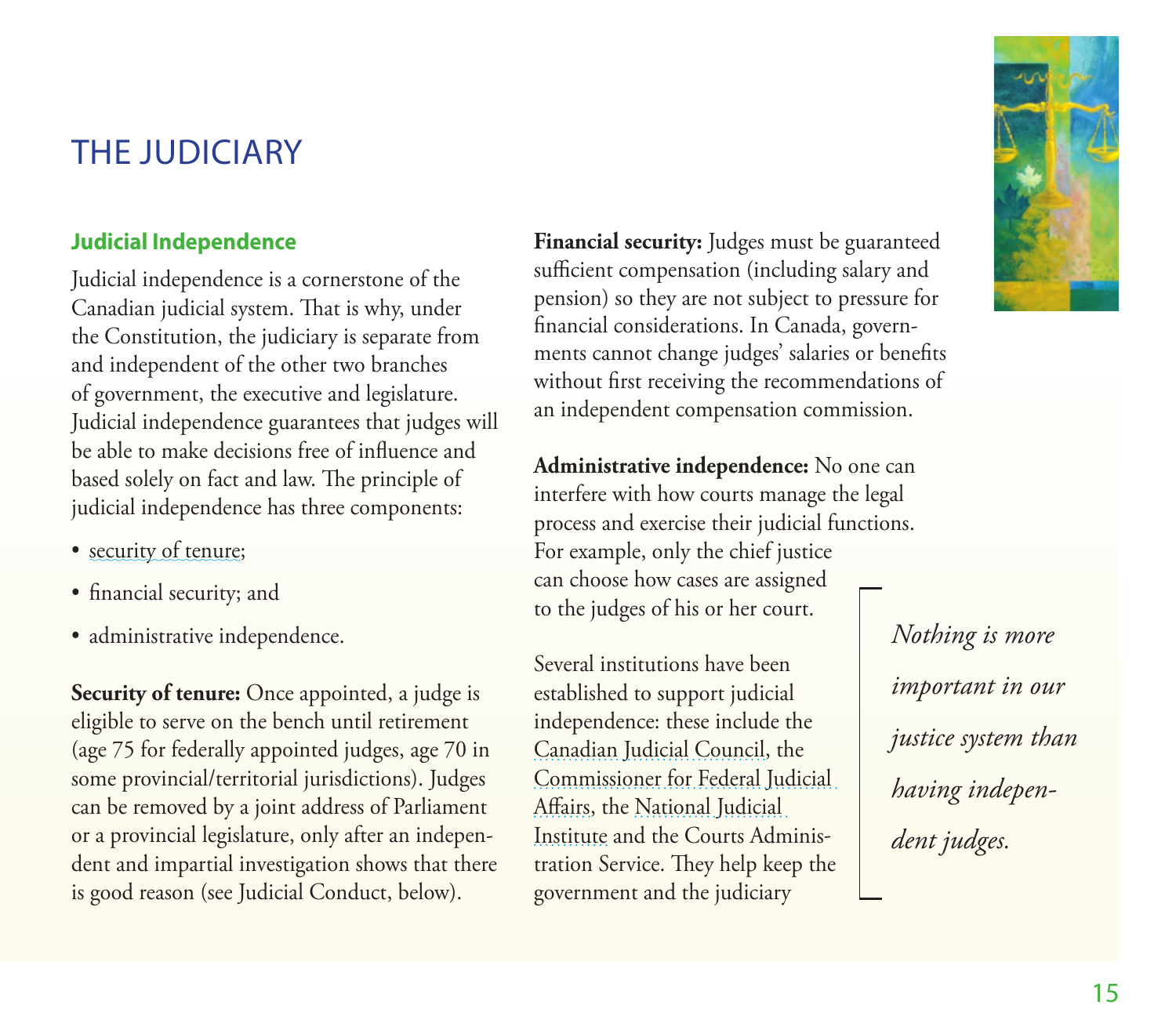<span id="page-21-0"></span>separate in areas like discipline, pay and benefits, and continuing education for judges.

### **How Are Judges Appointed?**

The federal government appoints judges to the federal courts, the superior courts of the provinces/territories, and the Supreme Court of Canada. The Commissioner for Federal Judicial Affairs administers the [advisory](http://www.fja.gc.ca/appointments-nominations/committees-comites/members-membres/index-eng.html)  [committees](http://www.fja.gc.ca/appointments-nominations/committees-comites/members-membres/index-eng.html), representing each province and territory, which assess the qualifications of the lawyers who apply for federal judicial appointments. For example, a candidate for a federal appointment must have been a lawyer for at least ten years to be appointed and must be qualified to practise law in the jurisdiction in question.

The provincial and territorial governments appoint judges to provincial and territorial courts. There are similar eligibility requirements for provincial and territorial appointments.

All federally appointed judges are appointed by the Governor in Council. This consists of the Governor General acting on the advice of the Prime Minister for judges of the Supreme Court of Canada and chief and associate chief justices in the provinces; and on the advice of the Minister of Justice for all other superior court judges.

### **What Training Do Judges Receive?**

In general, most judges have spent years in courtrooms or in the practice of law, and have extensive knowledge of court processes and the role of the judge. Once they are appointed, they can refine that knowledge by enrolling in educational programs at both the provincial/ territorial and federal levels on all aspects of judging, as well as specific substantive areas of the law. The [National Judicial Institute](https://www.nji-inm.ca/index.cfm) delivers programs for all federal, provincial, and territorial judges. The Institute is funded by each level of government, and regularly offers courses for new judges.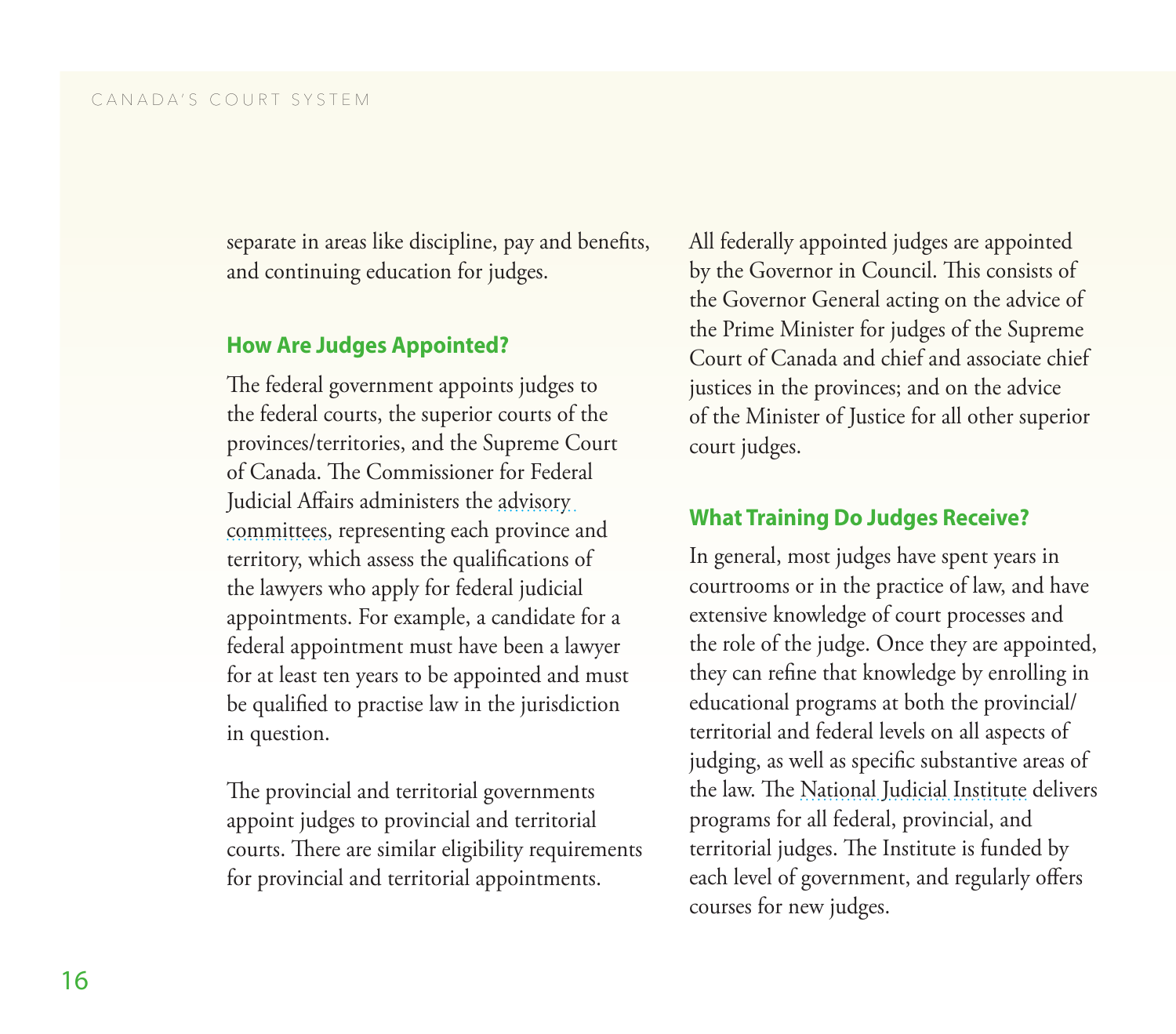### <span id="page-22-0"></span>**Judicial Conduct**

Each jurisdiction in Canada has a judicial council that is responsible for promoting and administering professional standards and conduct. For provincially and territorially appointed judges, each province or territory has a judicial council. Its members include judges, lawyers, and members of the general public. Judicial councils develop policies and codes of conduct to provide guidance for judges.

The [Canadian Judicial Council](http://www.cjc-ccm.gc.ca/english/index_en.asp) (CJC) is responsible for federally appointed judges. It consists of the chief justices and associate chief justices of all of the federal courts and provincial/territorial superior courts. It promotes efficiency, consistency, and quality judicial service in these courts. One of the Council's tasks is to investigate complaints and allegations of misconduct of federally appointed judges. The [CJC](http://www.cjc-ccm.gc.ca/english/resource_en.asp?selMenu=resource_alternatives_en.asp) has also developed a set of [Ethical Principles for Judges.](https://www.cjc-ccm.gc.ca/cmslib/general/news_pub_judicialconduct_Principles_en.pdf) Their purpose is to help judges ensure that they maintain their independence, integrity, and impartiality.

If it finds evidence of serious misconduct, the CJC may recommend to the Minister of Justice that the judge be removed from office. The Minister of Justice may then seek the necessary approval of both the House of Commons and the Senate to have the judge removed from office. The removal processes for provincial/territorial judges vary from jurisdiction to jurisdiction, but are similarly developed to protect judicial independence and ensure that the process operates independently.

## **Relevant Laws Relating to the Judiciary**

The manner in which judges are appointed and administered is governed by [Part VII](http://laws.justice.gc.ca/eng/Const/page-5.html#h-25)  [of the Constitution Acts of 1867 and 1982](http://laws.justice.gc.ca/eng/Const/page-5.html#h-25) and the *[Judges Act](http://laws.justice.gc.ca/eng/acts/J-1/)*. The [Justice Laws website](http://laws.justice.gc.ca/eng/) provides the texts of these acts. Provincial and territorial statutes and regulations can be found on the websites of the respective jurisdictions.